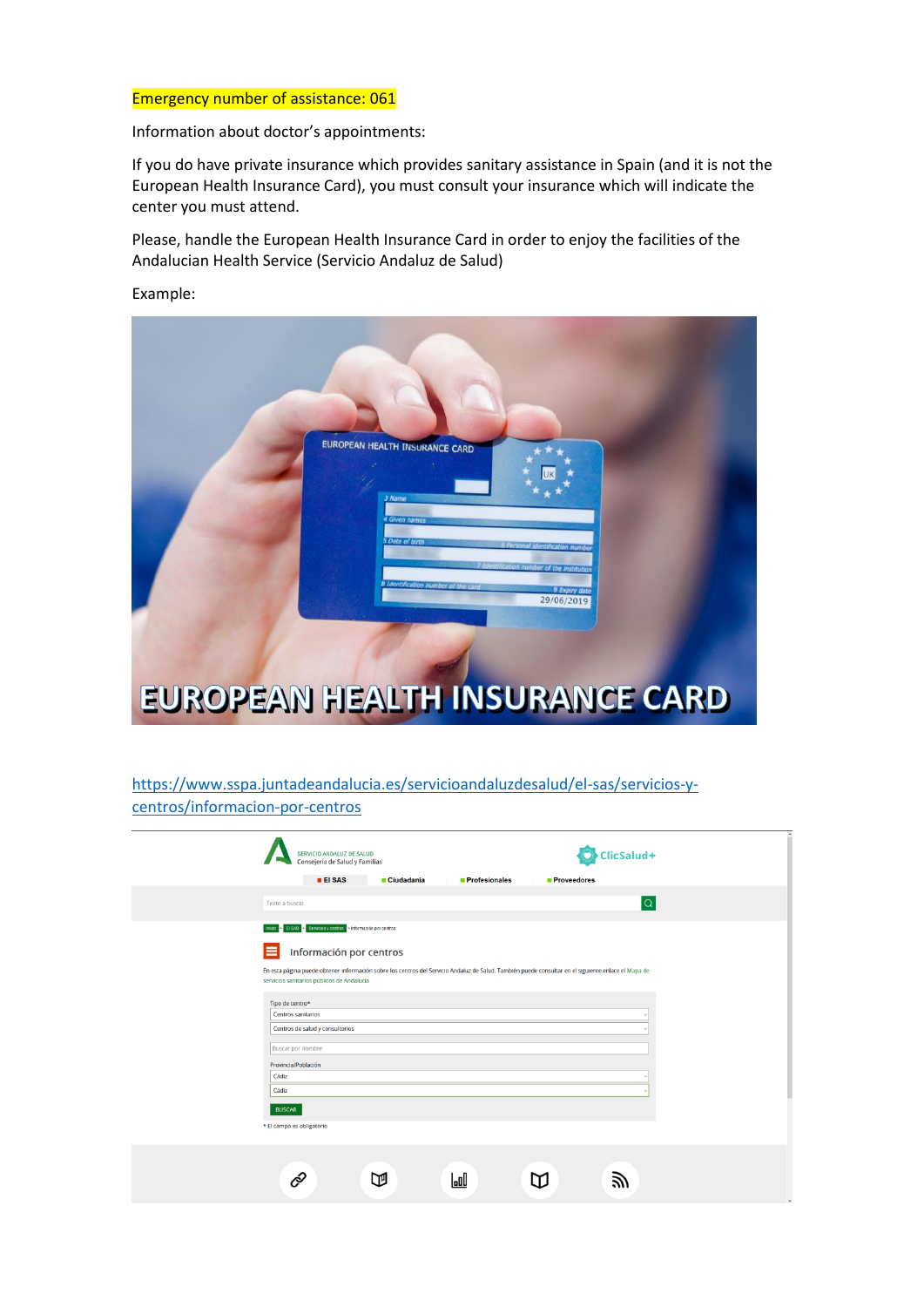Enter what appears in the image:

"Centros sanitarios" = Type of center

"Centro de salud y consultorios" = "Health Centers and doctor's offices"

"Provincia/Población" = Province: "Cádiz" Locality "place of residence (Cádiz, Jerez, Puerto Real or Algeciras)"

| Tipo de centro*<br>Centros sanitarios                        |                                                                      |                   |                                      |           |
|--------------------------------------------------------------|----------------------------------------------------------------------|-------------------|--------------------------------------|-----------|
| Centros de salud y consultorios                              |                                                                      |                   |                                      |           |
|                                                              |                                                                      |                   |                                      |           |
| <b>Buscar por nombre</b>                                     |                                                                      |                   |                                      |           |
| Provincia/Población                                          |                                                                      |                   |                                      |           |
| Cádiz                                                        |                                                                      |                   |                                      |           |
| Cádiz                                                        |                                                                      |                   |                                      |           |
| <b>BORRAR</b><br><b>BUSCAR</b>                               |                                                                      |                   |                                      |           |
|                                                              |                                                                      |                   |                                      |           |
|                                                              |                                                                      |                   | Descargar datos en formato csv   xls |           |
| Nombre del centro $\triangle$                                | Dependencia                                                          | Subtipo de centro | <b>Municipio</b>                     | Provincia |
| Centro de salud La Laguna                                    | Distrito Bahía de Cádiz-La Janda                                     | Centro de salud   | Cádiz                                | Cádiz     |
| Centro de salud La Merced                                    | Distrito Bahía de Cádiz-La Janda                                     | Centro de salud   | Cádiz                                | Cádiz     |
| Centro de salud La Paz                                       | Distrito Bahía de Cádiz-La Janda                                     | Centro de salud   | Cádiz                                | Cádiz     |
| Centro de salud Loreto-Puntales                              | Distrito Bahía de Cádiz-La Janda                                     | Centro de salud   | Cádiz                                | Cádiz     |
| Centro de salud Mentidero                                    | Distrito Bahía de Cádiz-La Janda                                     | Centro de salud   | Cádiz                                | Cádiz     |
|                                                              |                                                                      | Centro de salud   | Cádiz                                | Cádiz     |
| Centro de salud Olivillo<br>Centro de salud Puerta de Tierra | Distrito Bahía de Cádiz-La Janda<br>Distrito Bahía de Cádiz-La Janda | Centro de salud   | Cádiz                                | Cádiz     |

Find the nearest medical center from your location by clicking in every link and checking the nearest one on the map. For example, by clicking "Centro de Salud Olivillo" the following information appears:

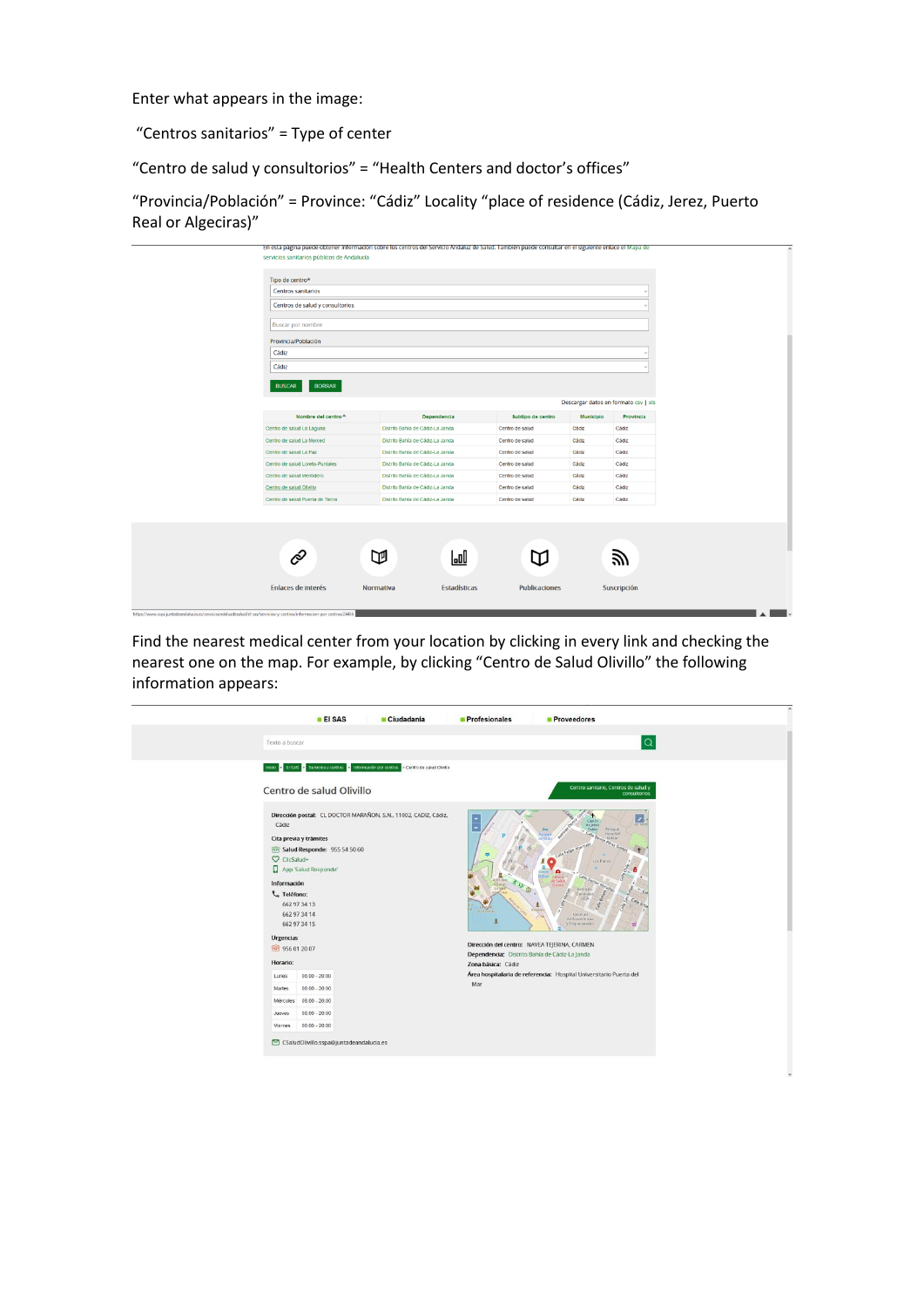| Tipo de centro*<br>Centros sanitarios<br>Hospitales<br><b>Buscar por nombre</b><br>Provincia/Población<br>Cádiz<br>- Seleccionar -<br><b>BORRAR</b><br><b>BUSCAR</b><br>Descargar datos en formato csv   xls<br>Nombre del centro <sup>4</sup><br>Subtipo de centro<br><b>Municipio</b><br>Hospital concertado<br>Puerto de Santa María, El<br>Cádiz<br>Cádiz<br>Hospital concertado<br>Villamartín<br>Cádiz<br>Hospital concertado<br>Sanlúcar de Barrameda<br>Línea de la Concepción, La<br>Cádiz<br>Hospital comarcal<br>Cádiz<br>Hospital comarcal<br>Algeciras<br>Cádiz<br>Hospital de especialidades<br>Jerez de la Frontera<br>Hospital de especialidades<br>Puerto Real<br>Cádiz<br>Cádiz<br>Cádiz<br>Hospital de especialidades |                                                                                |  |           |
|------------------------------------------------------------------------------------------------------------------------------------------------------------------------------------------------------------------------------------------------------------------------------------------------------------------------------------------------------------------------------------------------------------------------------------------------------------------------------------------------------------------------------------------------------------------------------------------------------------------------------------------------------------------------------------------------------------------------------------------|--------------------------------------------------------------------------------|--|-----------|
|                                                                                                                                                                                                                                                                                                                                                                                                                                                                                                                                                                                                                                                                                                                                          |                                                                                |  |           |
|                                                                                                                                                                                                                                                                                                                                                                                                                                                                                                                                                                                                                                                                                                                                          |                                                                                |  |           |
|                                                                                                                                                                                                                                                                                                                                                                                                                                                                                                                                                                                                                                                                                                                                          |                                                                                |  |           |
|                                                                                                                                                                                                                                                                                                                                                                                                                                                                                                                                                                                                                                                                                                                                          |                                                                                |  |           |
|                                                                                                                                                                                                                                                                                                                                                                                                                                                                                                                                                                                                                                                                                                                                          |                                                                                |  |           |
|                                                                                                                                                                                                                                                                                                                                                                                                                                                                                                                                                                                                                                                                                                                                          |                                                                                |  |           |
|                                                                                                                                                                                                                                                                                                                                                                                                                                                                                                                                                                                                                                                                                                                                          |                                                                                |  |           |
|                                                                                                                                                                                                                                                                                                                                                                                                                                                                                                                                                                                                                                                                                                                                          |                                                                                |  |           |
|                                                                                                                                                                                                                                                                                                                                                                                                                                                                                                                                                                                                                                                                                                                                          |                                                                                |  |           |
|                                                                                                                                                                                                                                                                                                                                                                                                                                                                                                                                                                                                                                                                                                                                          |                                                                                |  |           |
|                                                                                                                                                                                                                                                                                                                                                                                                                                                                                                                                                                                                                                                                                                                                          |                                                                                |  | Provincia |
|                                                                                                                                                                                                                                                                                                                                                                                                                                                                                                                                                                                                                                                                                                                                          | Hospital Concertado Santa María Del Puerto                                     |  |           |
|                                                                                                                                                                                                                                                                                                                                                                                                                                                                                                                                                                                                                                                                                                                                          | Hospital Concertado Virgen de las Montañas                                     |  |           |
|                                                                                                                                                                                                                                                                                                                                                                                                                                                                                                                                                                                                                                                                                                                                          | Hospital Concertado Virgen del Camino<br>Hospital de La Línea de La Concepción |  |           |
|                                                                                                                                                                                                                                                                                                                                                                                                                                                                                                                                                                                                                                                                                                                                          | Hospital Punta de Europa                                                       |  |           |
|                                                                                                                                                                                                                                                                                                                                                                                                                                                                                                                                                                                                                                                                                                                                          | Hospital Universitario de Jerez de la Frontera                                 |  |           |
|                                                                                                                                                                                                                                                                                                                                                                                                                                                                                                                                                                                                                                                                                                                                          | Hospital Universitario de Puerto Real                                          |  |           |
|                                                                                                                                                                                                                                                                                                                                                                                                                                                                                                                                                                                                                                                                                                                                          | Hospital Universitario Puerta del Mar                                          |  |           |
|                                                                                                                                                                                                                                                                                                                                                                                                                                                                                                                                                                                                                                                                                                                                          |                                                                                |  |           |
|                                                                                                                                                                                                                                                                                                                                                                                                                                                                                                                                                                                                                                                                                                                                          |                                                                                |  |           |
| laal                                                                                                                                                                                                                                                                                                                                                                                                                                                                                                                                                                                                                                                                                                                                     |                                                                                |  |           |

#### In case of emergency, search for "Centros Sanitarios" "Hospitales" Provice: "Cádiz".

### **COVID-19 Special Information**

We will send you updated information with the new restrictions that our regional government (Junta de Andalucía) would take. You can also see the restrictions in the following webpage:

#### <https://www.mapacovid.es/>

We do recommend you to join our Instagram and twitter UCA SALUDABLE:

Instagram: @uca\_saludable Twitter: @SaludableUca

Follow official announcements related to COVID-19 in the following link:

<https://www.uca.es/coronavirus/>

<https://www.uca.es/coronavirus-comunicados/>

There is a current UCA prevention and center surveillance plan available in the following link:

[Intervention](https://www.uca.es/wp-content/uploads/2020/09/PLAN-UCA-PREVENCION_-PROTECCION-Y-VIGILANCIA-DE-LOS-CENTROS-COVID-19-CURSO-2020_2021def.pdf) plan

Each center has its own responsible for COVID-19. Contact them by CAU: [https://cau](https://cau-prevencion.uca.es/cau/servicio.do?id=P044)[prevencion.uca.es/cau/servicio.do?id=P044](https://cau-prevencion.uca.es/cau/servicio.do?id=P044)

<https://cau-prevencion.uca.es/cau/servicio.do?id=P044>

Intervention plan in every Faculty/School

#### **Campus Cádiz**

**Facultad de Filosofía y Letras:** <https://filosofia.uca.es/espacio-covid/>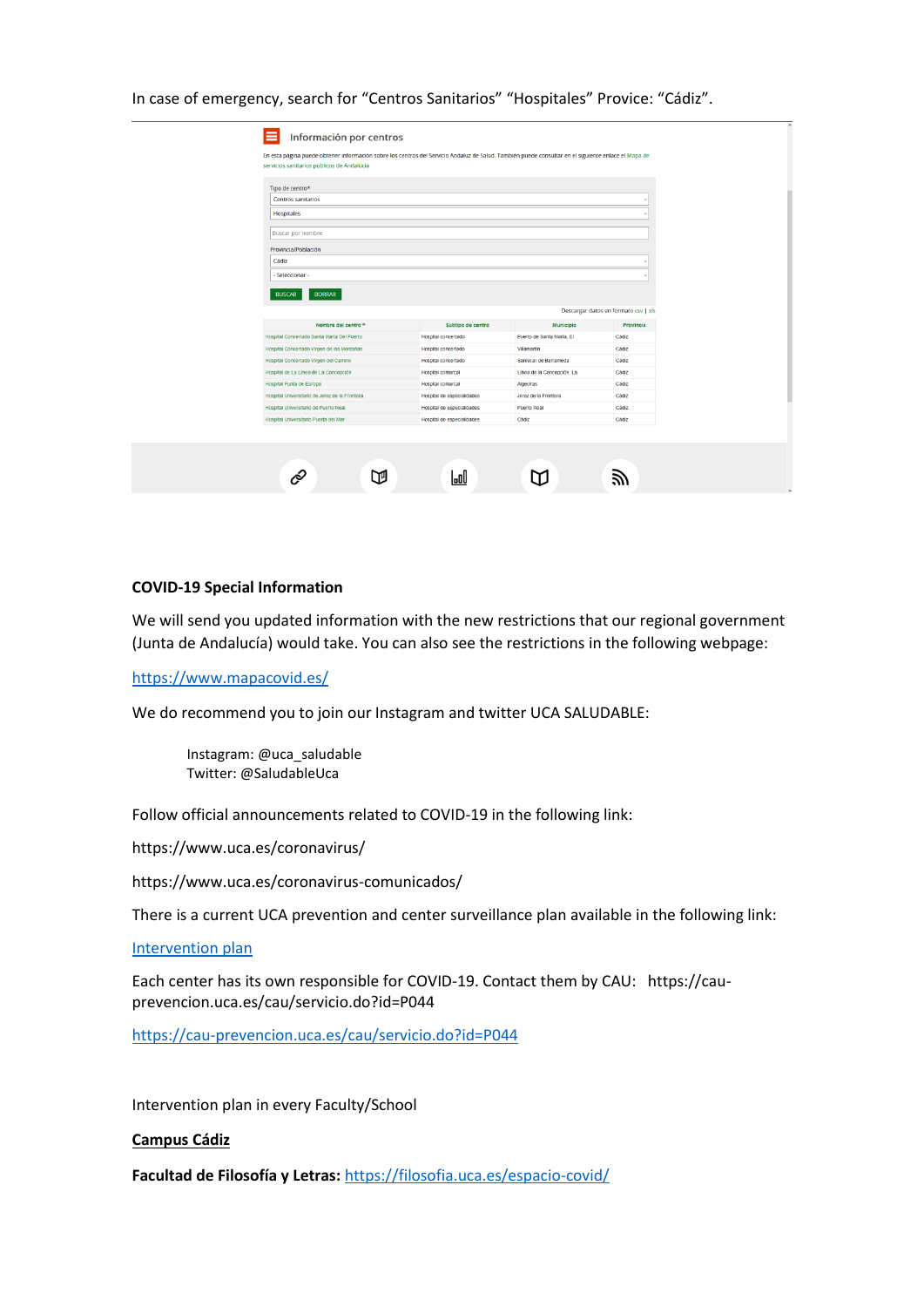[https://filosofia.uca.es/wp-content/uploads/2020/09/PLAN-COVID-20-](https://filosofia.uca.es/wp-content/uploads/2020/09/PLAN-COVID-20-21_FILOSOFIA_DEF.pdf?u) [21\\_FILOSOFIA\\_DEF.pdf?u](https://filosofia.uca.es/wp-content/uploads/2020/09/PLAN-COVID-20-21_FILOSOFIA_DEF.pdf?u)

**Facultad de Ciencias Económicas y Empresariales:**  <https://economicas.uca.es/comunicaciones-medidas-cov-19/>

[https://economicas.uca.es/wp-content/uploads/2020/09/PLAN-UCA-PREVENCION\\_-](https://economicas.uca.es/wp-content/uploads/2020/09/PLAN-UCA-PREVENCION_-PROTECCION-Y-VIGILANCIA-DE-LOS-CENTROS-COVID-19-CURSO-2020_2021def-1.pdf?u) [PROTECCION-Y-VIGILANCIA-DE-LOS-CENTROS-COVID-19-CURSO-2020\\_2021def-1.pdf?u](https://economicas.uca.es/wp-content/uploads/2020/09/PLAN-UCA-PREVENCION_-PROTECCION-Y-VIGILANCIA-DE-LOS-CENTROS-COVID-19-CURSO-2020_2021def-1.pdf?u)

**Facultad de Ciencias del Trabajo:** [https://cctrabajo.uca.es/informacion-covid19-curso-2020-](https://cctrabajo.uca.es/informacion-covid19-curso-2020-21/) [21/](https://cctrabajo.uca.es/informacion-covid19-curso-2020-21/)

[https://cctrabajo.uca.es/wp-content/uploads/2020/09/PLANCOVID-19-FACULTAD-CIENCIAS-](https://cctrabajo.uca.es/wp-content/uploads/2020/09/PLANCOVID-19-FACULTAD-CIENCIAS-DEL-TRABAJO-CURSO-2020_2021.pdf?u)[DEL-TRABAJO-CURSO-2020\\_2021.pdf?u](https://cctrabajo.uca.es/wp-content/uploads/2020/09/PLANCOVID-19-FACULTAD-CIENCIAS-DEL-TRABAJO-CURSO-2020_2021.pdf?u)

### **Campus Puerto Real**

**Facultad de Ciencias**:<https://ciencias.uca.es/covid-fc/>

[https://ciencias.uca.es/wp-content/uploads/2020/09/PLAN-COVID-20-21-Facultad-](https://ciencias.uca.es/wp-content/uploads/2020/09/PLAN-COVID-20-21-Facultad-Ciencias-rev3-2.pdf?u)[Ciencias-rev3-2.pdf?u](https://ciencias.uca.es/wp-content/uploads/2020/09/PLAN-COVID-20-21-Facultad-Ciencias-rev3-2.pdf?u)

# **Facultad de Ciencias de la Educación:**

<https://educacion.uca.es/curso-2020-21-covid-19/>

[http://educacion.uca.es/curso-2020-21-covid-19/plan-especifico-de-prevencion-f-cc](http://educacion.uca.es/curso-2020-21-covid-19/plan-especifico-de-prevencion-f-cc-educacion/)[educacion/](http://educacion.uca.es/curso-2020-21-covid-19/plan-especifico-de-prevencion-f-cc-educacion/)

# **Facultad de Ciencias de Mar y Ambientales:**

[https://ccmaryambientales.uca.es/comunicaciones-y-resoluciones-sobre-medidas-covid-](https://ccmaryambientales.uca.es/comunicaciones-y-resoluciones-sobre-medidas-covid-19/)[19/](https://ccmaryambientales.uca.es/comunicaciones-y-resoluciones-sobre-medidas-covid-19/)

# **Escuela Superior de Ingeniería:**

<https://esingenieria.uca.es/coronavirus-resoluciones/>

# **Escuela de Ingeniería Naval y Oceánica:**

<https://navales.uca.es/covid-19-2/>

### **Campus Jerez:**

Plan de prevención y protección y vigilancia frente al COVID-19 del campus de Jerez:

[https://ccsociales.uca.es/wp-content/uploads/nt\\_2020\\_09\\_16\\_00\\_Plan-Covid-Campus-](https://ccsociales.uca.es/wp-content/uploads/nt_2020_09_16_00_Plan-Covid-Campus-Jerez.pdf?u)[Jerez.pdf?u](https://ccsociales.uca.es/wp-content/uploads/nt_2020_09_16_00_Plan-Covid-Campus-Jerez.pdf?u)

Responsable COVID-19 Campus Jerez: Antonio Rafael Peña.

Teléfonos: 956037141. 636227403